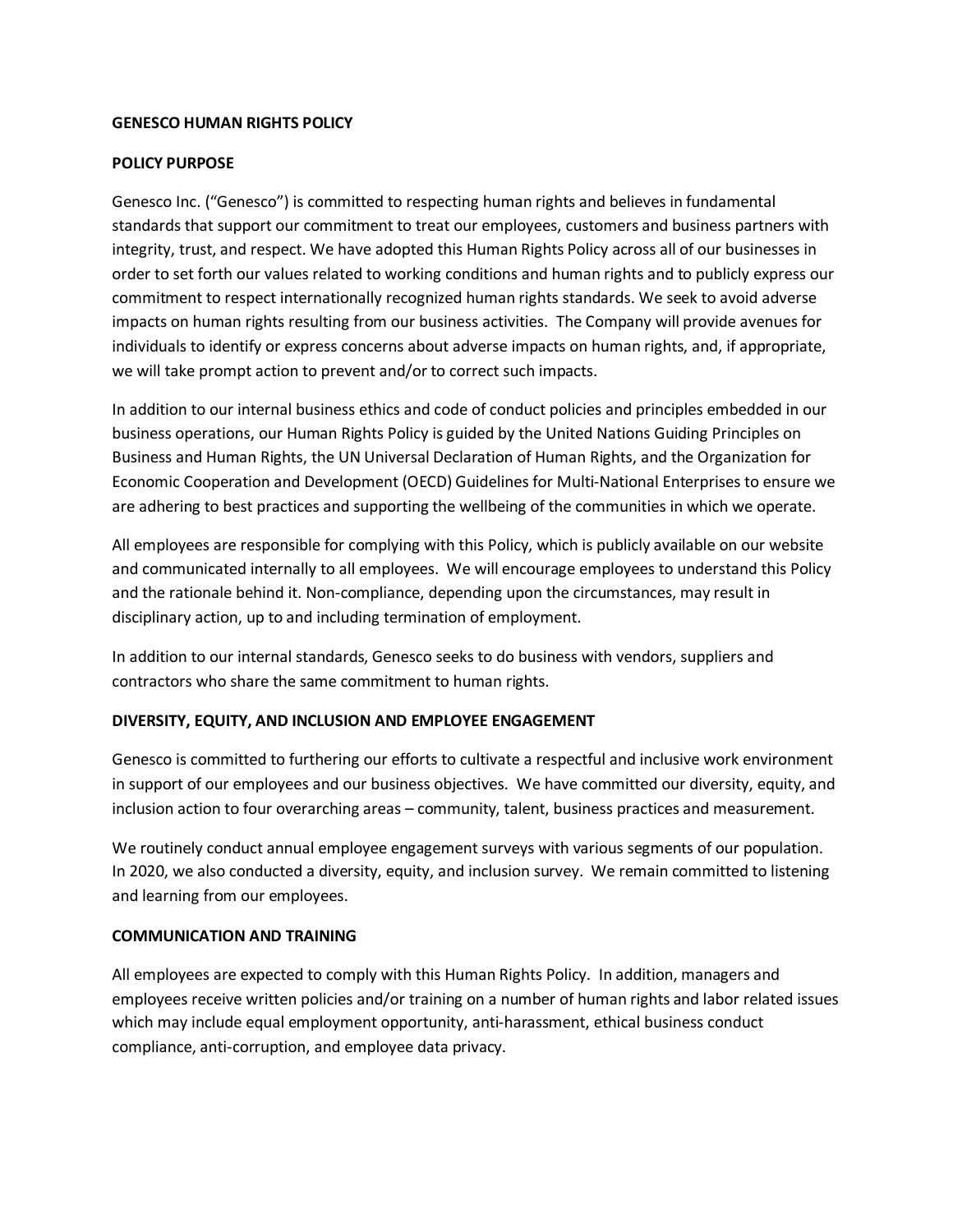#### **NON-DISCRIMINATION AND HARASSMENT**

Genesco has a long-standing commitment to equal opportunity and prohibits discrimination or harassment based on race, color, religion, religious creed, sex, national origin, ancestry, age, military and veteran status, pregnancy, childbirth, or related medical condition, physical or mental disability, medical condition, genetic information, citizenship, marital or registered domestic/civil union partner status, sexual orientation, gender (including gender identity and gender expression), or any other status or classification protected by applicable law. Our non-discrimination policy applies to applicants as well as employees and covers all terms and conditions of employment, including recruiting, hiring, transfers, promotions, terminations, compensation, and benefits. Retaliation against anyone who complains about unlawful discrimination or harassment is prohibited.

### **WORK HOURS, WAGES AND BENEFITS**

Our compensation and benefits programs are designed to align the compensation and benefits of our employees with the Company's performance and to provide incentives to attract, retain and motivate employees. Genesco compensates employees competitively relative to the industry and seeks to comply with all applicable laws governing payment of wages, working hours and benefits.

#### **SLAVERY, HUMAN TRAFFICKING AND FORCED LABOR**

Genesco believes that the employment relationship should be voluntary, and the terms of employment must comply with applicable laws and regulations. Genesco is opposed to all forms of modern slavery including human trafficking, forced labor and child labor, and is committed to complying with applicable laws prohibiting such exploitation.

### **CHILD LABOR**

Genesco prohibits the economic exploitation of children under the age of 18 or their employment in work that is harmful to their health or safety. When employing employees under the age of 18, managers must comply with all Genesco policies and legally required limitations on minimum hiring age, hours and tasks performed by these employees to ensure any work performed does not create an unsafe environment.

### **HEALTH, SAFETY AND ENVIRONMENT**

Genesco will seek to provide a safe and secure business environment for the protection of our employees, product, materials, equipment, systems, and information. Genesco will provide a safe and healthy work environment that complies with all applicable laws pertaining to health and safety in the workplace.